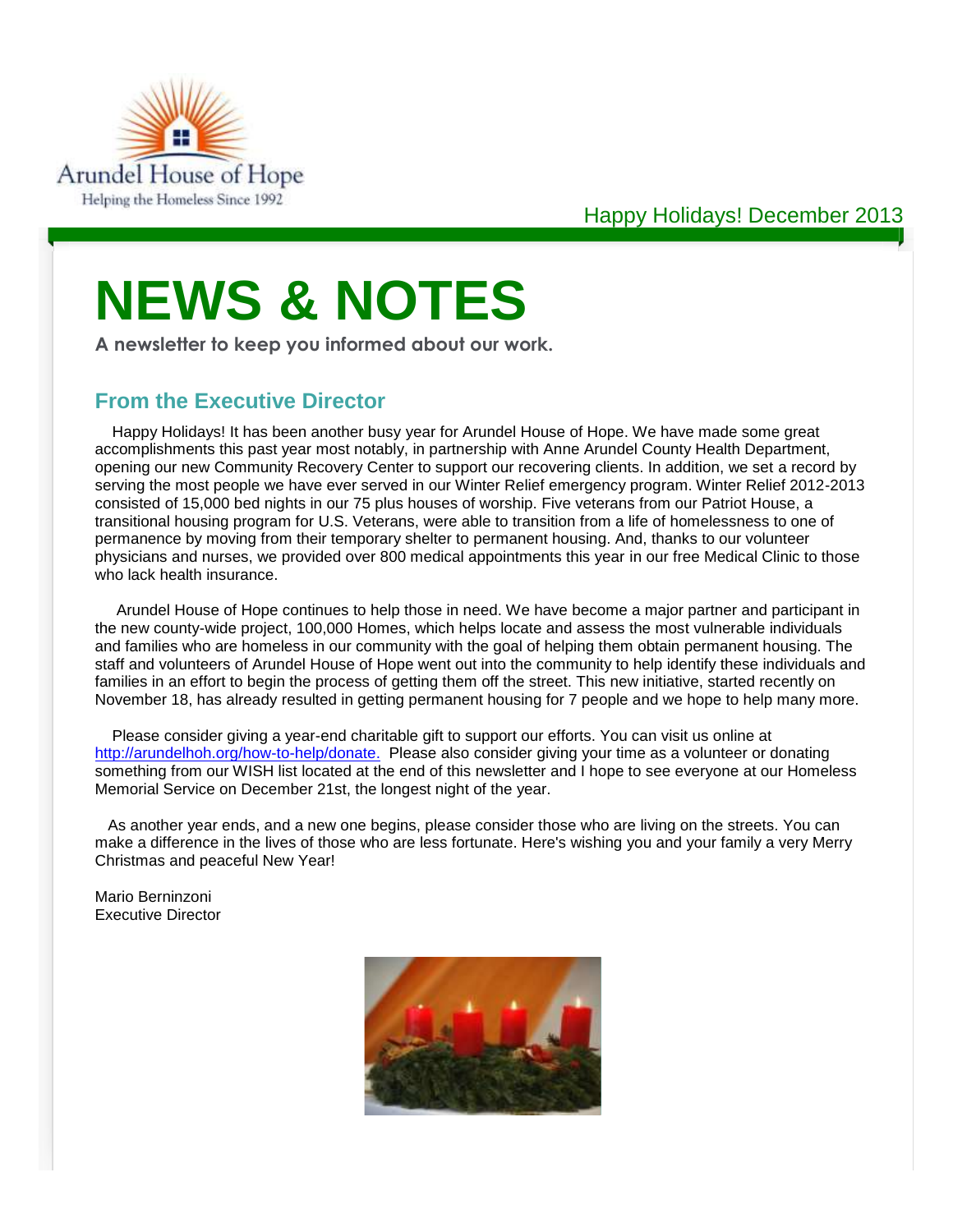# T**he Fouse Center**

Happy Holidays from The Fouse Center, the Arundel House of Hope's transitional shelter for men. We welcome this holiday season with a full house of 10 men working towards a productive, sober future. Currently we have 2 men in college and 4 men working with our partner, The Anne Arundel Literacy Council. These 4 men are sharpening their reading and writing skills in hopes of taking their GED tests in 2014. We recently welcomed Elaine Hill, an intern from Loyola's pastoral counseling program, for an internship; she will be working with the men and women in the WISH programs in the coming year. She has brought much hope to those men and women by working with them in therapeutic



sessions. The men in the program are looking forward to taking a field trip to the Lawyers Mall in Annapolis on Saturday, December 21st at 4:30pm to be present at *The Victims of Homelessness Memorial Service*. This service will pay tribute to the men and women who perished in their struggles on the streets. We hope you can join us as we remember those who have gone before us.

Brianne Adams, CSC-AD and the Fouse Center Staff



# **The Community Recovery Center**

The Community Recovery Center (CRC) in conjunction with Anne Arundel County Recovery-Oriented Systems of Care (ROSC) completed the 2013 *Life in Recovery Survey.* The survey was conducted to provide the community with greater insight into, and perspective of, one's recovery from addiction to alcohol and other drugs. As such, the survey revealed existing opportunities for, and barriers to, successful recovery. Survey participants were asked to complete a questionnaire on his/her demographics and pathway(s) to recovery. Within the local recovery community a total of 111 people were randomly selected to participate in the survey, including 67 men and 43 women. Results of the survey revealed that the participants have been addicted to different substances,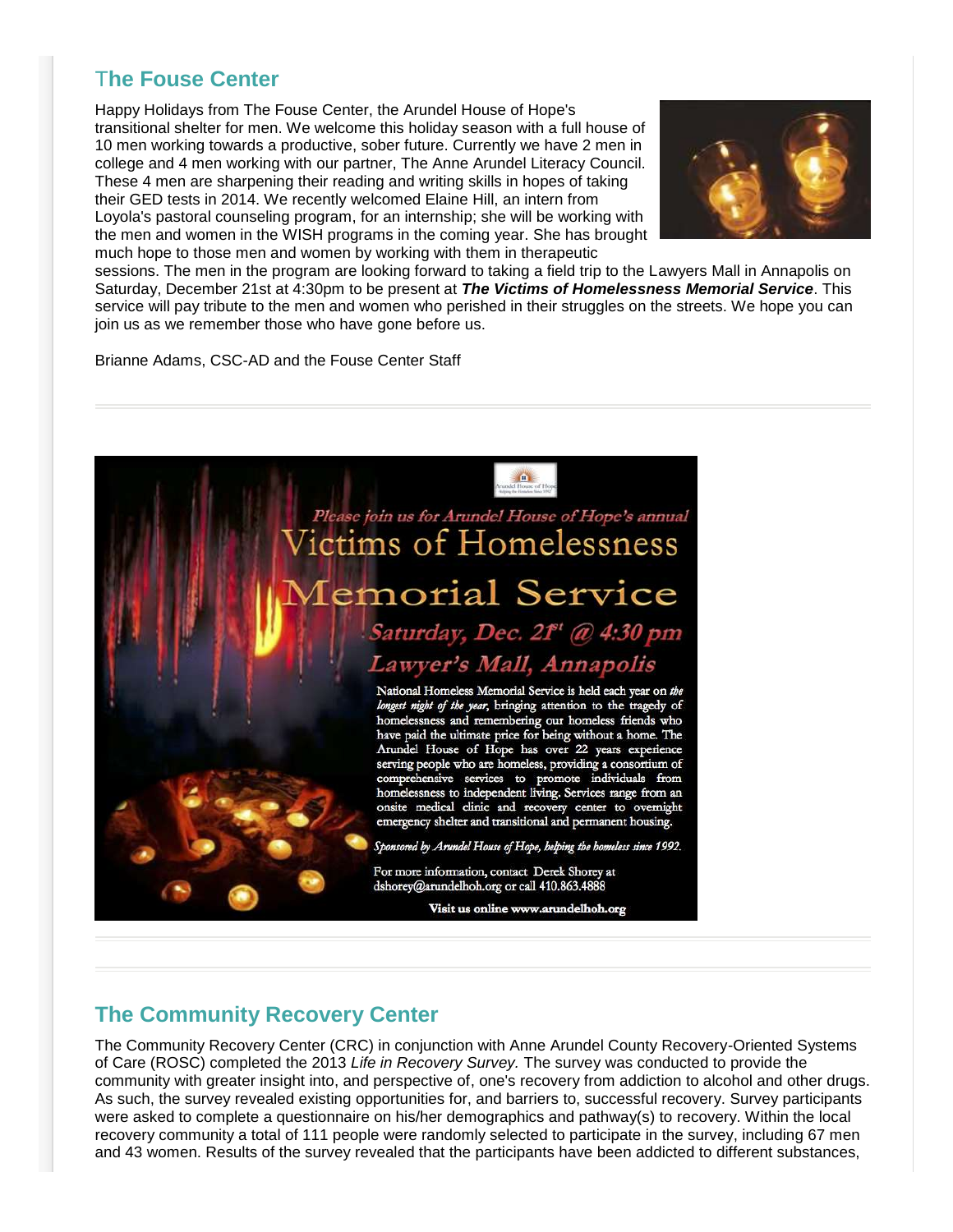including alcohol, during addiction, use different pathways to recovery, and have been in recovery for lengths of time varying from 6 months to 30 years. Some barriers that individuals listed for recovery include one's absence of a bank account, no access to opportunities for job training and no ability to further his/her education. Participants reported experiencing lower recidivism, higher employment rates, and a greater sense of community involvement through volunteerism and civic involvement while in recovery.

Terri Alexander, CRC Program Manager

### **Square Foot Gardening**

With the holidays and the cold weather fast approaching, we look back on a "fruitful" Spring and Summer of Square Foot Gardening. Individuals from 8 houses successfully planted and maintained a total of 16 gardens of various sizes and shapes. Residents of all houses worked together to build boxes, haul and deliver a special soil mix and build and install critter cages around the gardens. A donation of plants, vegetables, flowers and herbs completed the gardens. As the summer grew warmer, residents watered, weeded and tended their gardens. For some it was his/her first attempt at gardening and for others it was return to his/her "roots". All were rewarded with a sense of pride and



accomplishment as they harvested beans, tomatoes, peppers, herbs, greens and even a small watermelon! We were even able to can jars of pickles! We look forward to another productive season in the new year and welcome anyone who would like to join us in tending to these gardens. Please contact Marsha Urban if interested.